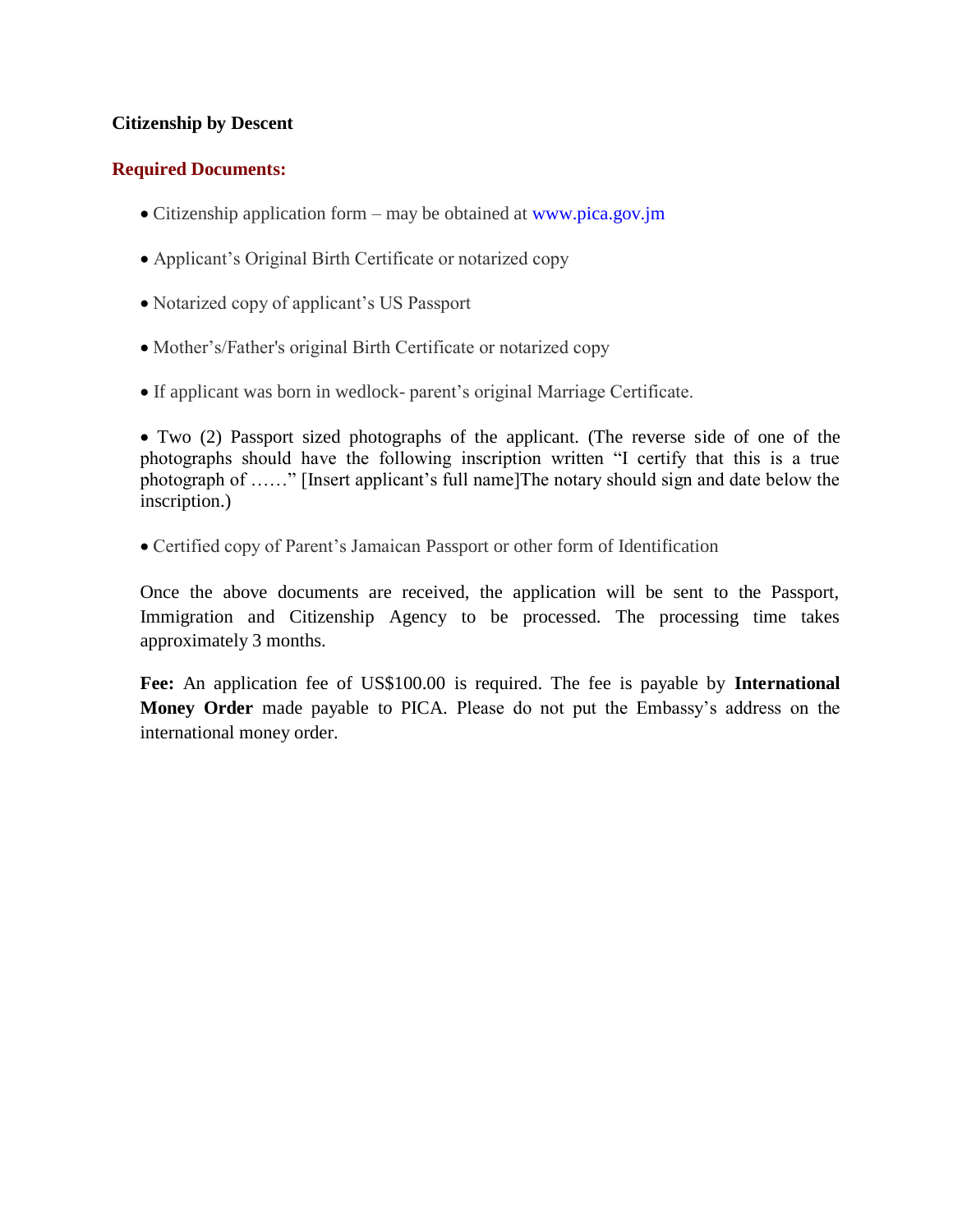# **Citizenship by Marriage**

#### **Required Documents:**

• Complete and notarized Application R1 Form in duplicate obtainable at [www.pica.gov.jm](http://www.pica.gov.jm/)

 Letter addressed to the Minister of National Security and Justice requesting registration as a Citizen of Jamaica.

- Notarized copy of Birth Certificate and Passport of the Jamaican National
- Notarized copy of Birth Certificate and Passport of the applicant (spouse)
- Notarized copy of Marriage Certificate
- Recent Police Record (must have been issued within the 6 months old) of the Applicant
- $\bullet$  Income Letter and six (6) consecutive Bank Statements

 Two (2) Passport sized photographs of the applicant. (The reverse side of one of the photographs should have the following inscription written "I certify that this is a true photograph of ……" [Insert applicant's full name]The notary should sign and date below the inscription.)

**Fee:** An application fee of US\$260.00 is required. The fee is payable by **International Money Order** made payable to PICA. Please do not put the Embassy's address on the international money order.